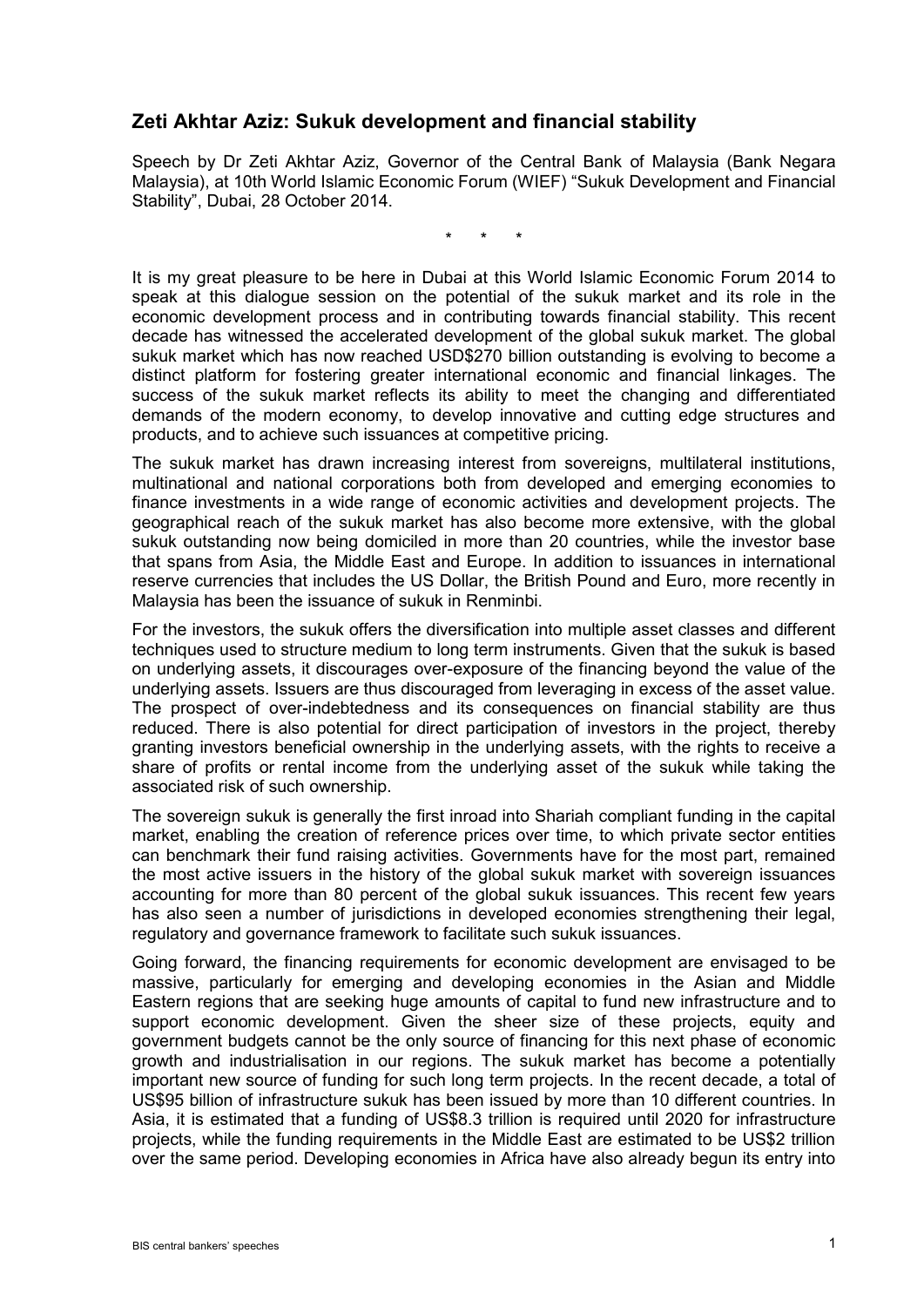the sukuk market for such infrastructure financing with some having put in place the legal groundwork for such sukuk issuances.

However, low sovereign ratings have limited the ability of certain high-growth developing countries to source such funding, despite being rich in natural resources. Countries that are rich in natural resources may however, pledge these resources for such issuance. Funding may thus be secured arising from the securitisation of such assets. Given the recourse to the asset by investors, it provides the incentive for disciplined and appropriate governance of the management of the project. Additionally, multilateral development banks may also facilitate this process by providing credit guarantees to these countries to reduce the financing cost and improve the quality of the sukuk issuances. On this front, multilateral development banks such as The Islamic Development Bank (IDB) Group and The Asian Development Bank (ADB) commenced initiatives to support member countries to leverage on Islamic finance for sourcing of funds, through the provision of advisory services, capacity development and technical assistance.

Allow me to now share Malaysia's experience in the development of the sukuk market in our Islamic finance marketplace. The Islamic capital market in Malaysia has been systematically developed to ensure accessibility whilst ensuring the protection of investors and efficiency in the intermediation process. The initiatives to develop the market are also strongly backed by the legal and Shariah framework which is further supported by a robust financial infrastructure, including the settlement and bond information system that enables Malaysia to provide a complete sukuk issuance and trading platform.

Since the first sukuk issuance in 1990 by a multinational corporation in Malaysia, the sukuk outstanding in the Malaysian marketplace is now US\$158 billion. In 2002, the Malaysian government issued its inaugural global sovereign sukuk, raising US\$600 million, which became an international benchmark for the issuance of global sovereign sukuk. The marketplace has now been liberalised to allow for multilateral financial institutions, multinational and national corporations from other jurisdictions to issue both ringgit and nonringgit denominated sukuk in our sukuk market with increasing foreign investor participation in such issuances

The sukuk market in Malaysia has seen wide ranging innovative structures and a greater diversity in the type and maturity of the sukuk. A landmark issuance is the US\$750 million exchangeable sukuk *Musyarakah* in 2006 by Khazanah, the government's investment corporation for the purpose of selling a stake in Telekom Malaysia. It marked the first issuance of its kind, incorporating full convertibility features common to conventional equitylinked transactions. A further notable issuance was the pioneering retail exchange-traded sukuk to raise funds for a transportation project that allowed retail investors the opportunity to have direct access to the sukuk and thus a stake in a massive infrastructure development in the country, therefore broadening the range of low-risk investment products available to such investors. In terms of maturity, the ringgit sukuk market has seen issuances of maturities to 30 years which were well received by the financial market. Regular sukuk issuances with different maturities by the Malaysian government has also created a benchmark yield curve for market reference, of which is complimented by the establishment of a number of indices for non-ringgit and ringgit denominated sukuk that serve as benchmarks to track the performance of sukuk. These initiatives have progressively contributed towards creating a vibrant secondary sukuk market in Malaysia, with increased depth and liquidity.

In complementing the sukuk market as a source for fund raising, also being explored are other funding channels to assist small and medium enterprises, new growth industries and entrepreneurs that have limited access to the sukuk market. A multi-bank investment platform is now being developed for the effective matching of funds from potential investors with targeted industries and ventures in the real sector. Foreign Islamic financial institutions and investors also stand to benefit from this platform, with the offering of multi-currency financing options for foreign projects. The platform facilitates Islamic banks to perform